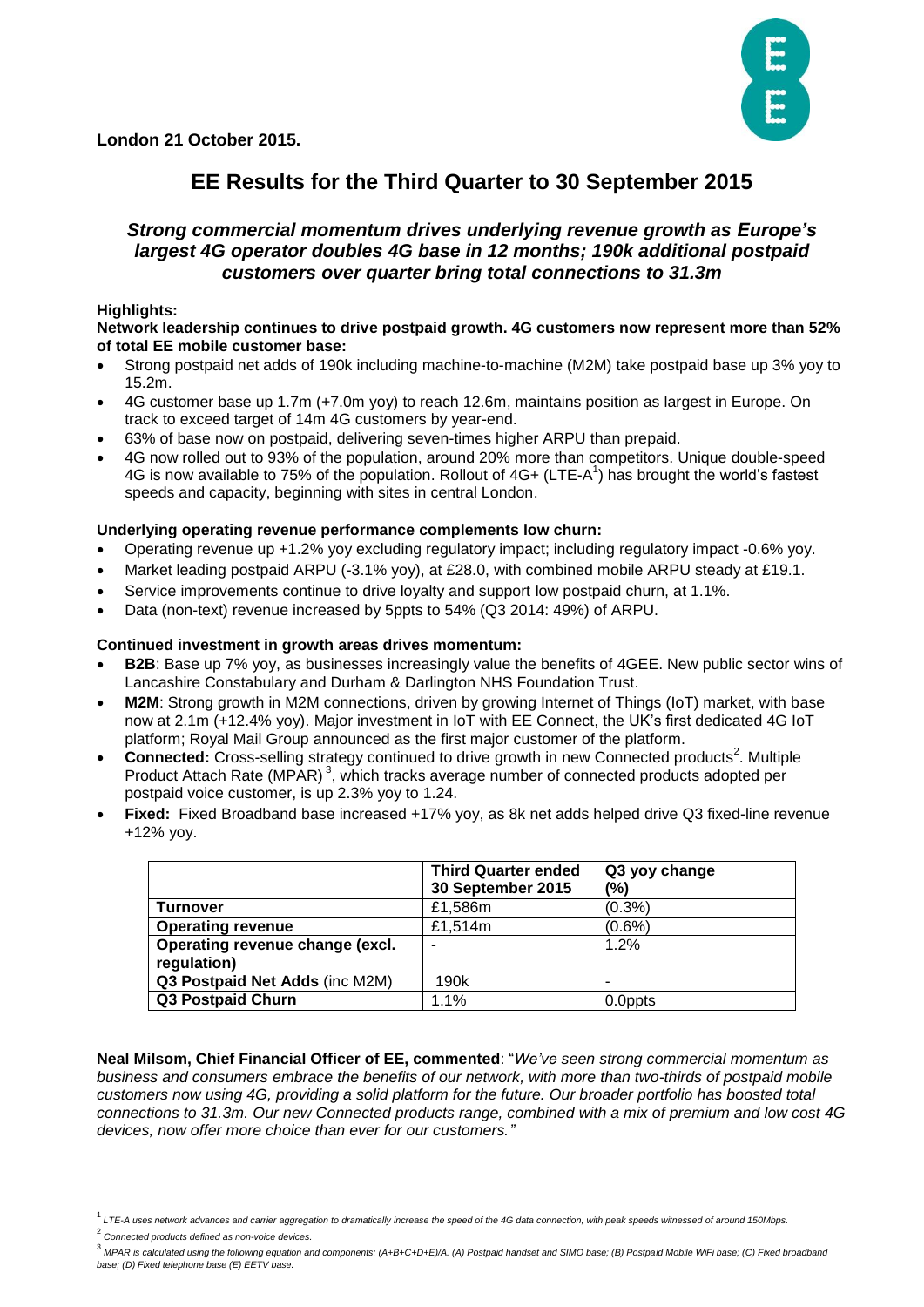## **Operating review**

During the third quarter EE maintained growth in underlying operating revenue, made service improvements that increased customer loyalty, and continued to execute successfully on its strategy to maintain commercial leadership and deliver operational excellence.

Strong net additions +147k and continued low churn of 1.1% contributed to positive postpaid customer base growth of +3% yoy. Direct sales now account for 77% of postpaid upgrades and new connections. The B2B base grew 7% yoy, with the addition of new corporate accounts including Lancashire Constabulary, and the Durham and Darlington NHS Foundation Trust.

Continued investment in network differentiation delivered strong growth in Wholesale. EE also launched the UK's first dedicated 4G (and 3G/2G) IoT platform, EE Connect, helping drive growth in the IoT market.

## **Our Customers: Broader portfolio, with more innovation**

A broader portfolio, with sales of new tablets and the 4GEE Action Cam, saw MPAR up 2.3%. The 4G Connected base now exceeds 1m, resulting from the successful execution of the Connected strategy in Q3.

High-profile organisations continue to trust EE to keep them connected. Growth of around 40% yoy in the number of Corporates using 4G has seen the base reach more than 8,710.

Exciting customer propositions introduced in Q3 included the launch of the iPhone 6s, and the UK's lowest priced 4G handset, the EE Rook, as well as successful new roaming propositions. Further developments to the EETV platform, including personalisation and social sharing, helped drive a 17% yoy growth in home broadband customers.

## **Our Company: Network Leadership and service focus drives improved loyalty**

As part of an ambition to be number one for service, EE has embarked upon a major retail investment programme, including store refits, mobile tills, and new in-store service capabilities across the estate. This has led to major service improvements, with 4 out of 5 customers who seek support in store having their issues resolved first time.

With more than a thousand service roles brought back to the UK in the past 12 months, significant progress is being made in mobile service, with complaints to Ofcom halved over the past year. Further improvements, including billing processes, EE website and MyEE app, led to a 31% yoy reduction in customer service calls.

In addition, EE has begun an overhaul of Fixed Broadband customer service operations, with the introduction of a new operations hub, backed by the creation of 500 new roles.

Continued investment in 4G saw our 10,000<sup>th</sup> 4G site switched on, driving major coverage advantages with 4G now available to 93% of UK population. Rollout of unique double-speed 4G and 4G+ (LTE-A) maintained speed leadership.

EE continues to be recognised for 4G network leadership, with domination of recent awards including Best Network at Mobile Choice Awards 2015 and the latest Rootmetrics' National report.

**Our Future: Building value through network innovation for new consumer & business markets**

EE is committed to maintaining its place as the UK's most advanced mobile network. The rollout of LTE-A, now covering around 45% of Greater London, and using more of our spectrum will extend the unique speed and capacity advantage.

Innovation continues to drive voice coverage improvements, as major uptake of EE's WiFi Calling product saw more than 125m WiFi Calls made since launch in Q1, and more than 1.7m activated users.

Q3 saw the Royal Mail Group agreed as first major customer for EE Connect, the UK's first dedicated 4G IoT platform, including 76,000 future 4G connections. The Royal Mail Group, working with BT, will use EE's 4G network and the EE Connect platform to keep Royal Mail's 123,000 postmen and women connected through 4G "Postal Digital Assistants".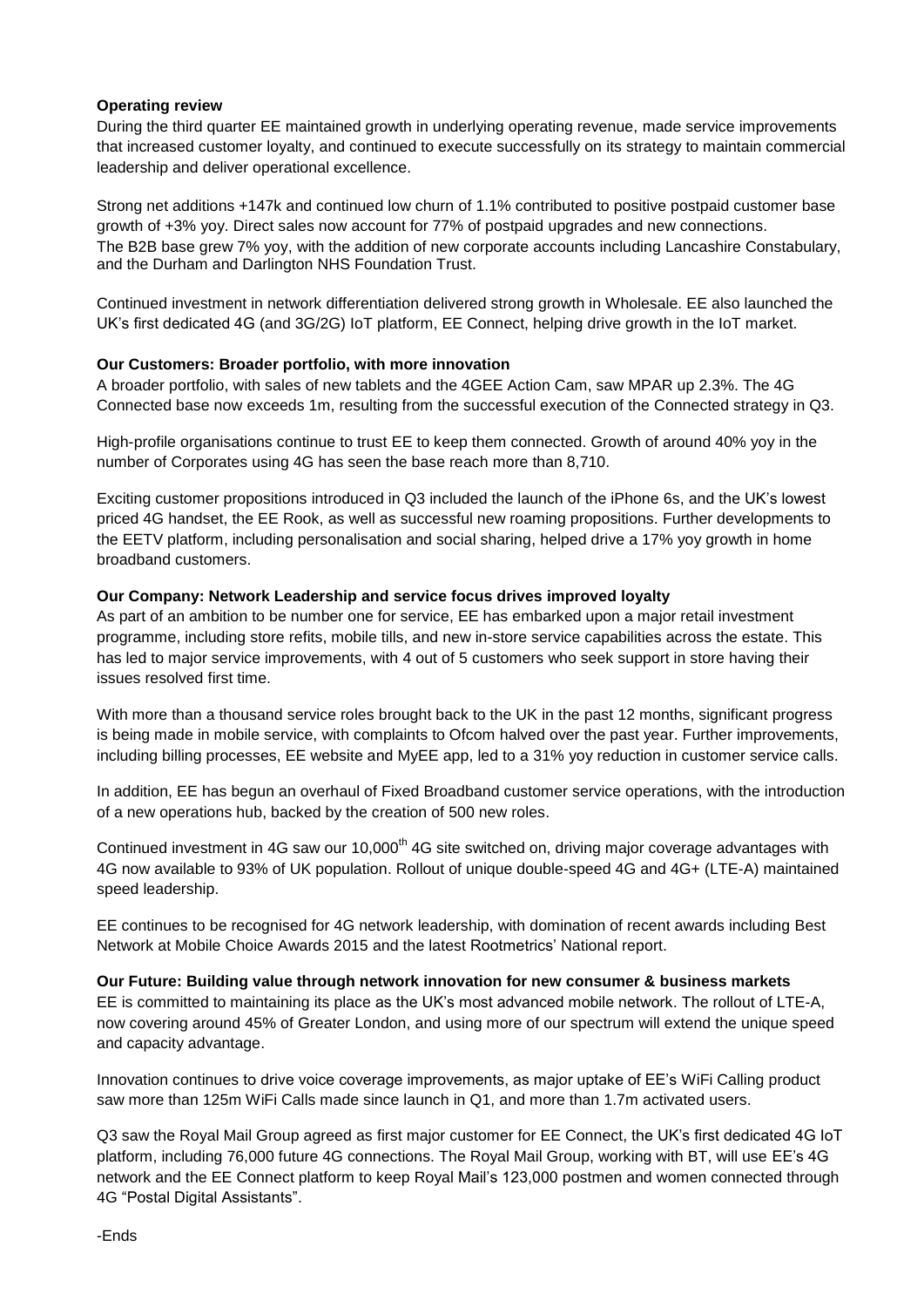**Media Contacts:** Mat Sears Mat.Sears (at)ee.co.uk

**Investor Relations Contacts:** Deutsche Telekom Investor Relations: [peer.rossbach\(at\) telekom.de](mailto:peer.rossbach@telekom.de) or +49 228 181 88 120

Orange Investor Relations: didier.kohn(at)orange.com or +33 1 44 44 72 53

## **Bond Programme contacts:**

Fairvue Partners Severine Camp EE(at)fairvuepartners.com

## **About EE**

EE is the largest and most advanced digital communications company in Britain, delivering mobile and fixed communications services to consumers, businesses, government and the wholesale market. EE has approximately 14,000 employees and 553 retail stores, and serves more than 30 million customers across its mobile, fixed and wholesale businesses.

EE runs the UK's biggest and fastest mobile network, pioneering the UK's first superfast 4G mobile service in October 2012 and is the first European operator to surpass the 10million 4G customer landmark. EE's 4G coverage today reaches more than 93% of the UK population. EE's 2G coverage reaches 99% of the population while 3G reaches 98%. EE's superfast fibre broadband service covers around 80% of the UK population, and ADSL broadband service covers 98.7% of the population.

In the last few years, EE has received extensive independent recognition, including being ranked the UK's best overall network by RootMetrics®; Best Network at the 2014 and 2015 Mobile News Awards and Winner of Best Innovative service for EE Cash on Tap; Best Network for Business at the 2014 Mobile Industry Awards; Best Consumer Network at the 2014 Mobile Industry Awards; Best Network at the 2014 and 2015 Mobile Choice Consumer Awards and What Mobile Awards 2014; Fastest Network at the 2014 uSwitch Mobile Awards; Best Mobile Network at the 2014 Recombu Awards; and winners of the TV Technology award for content innovation at the 2015 DTVE Europe Awards. The 4GEE Action Cam also won Best Connected Gadget at the Mobile Choice Consumer Awards 2015.

**Follow us on…** Facebook at: [facebook.com/ee](http://www.facebook.com/ee) Twitter at: [twitter.com/ee](http://www.twitter.com/ee) YouTube at: [youtube.com/ee](http://www.youtube.com/ee) LinkedIn at: [linkedin.com/company/ee-uk](http://www.linkedin.com/company/ee-uk)